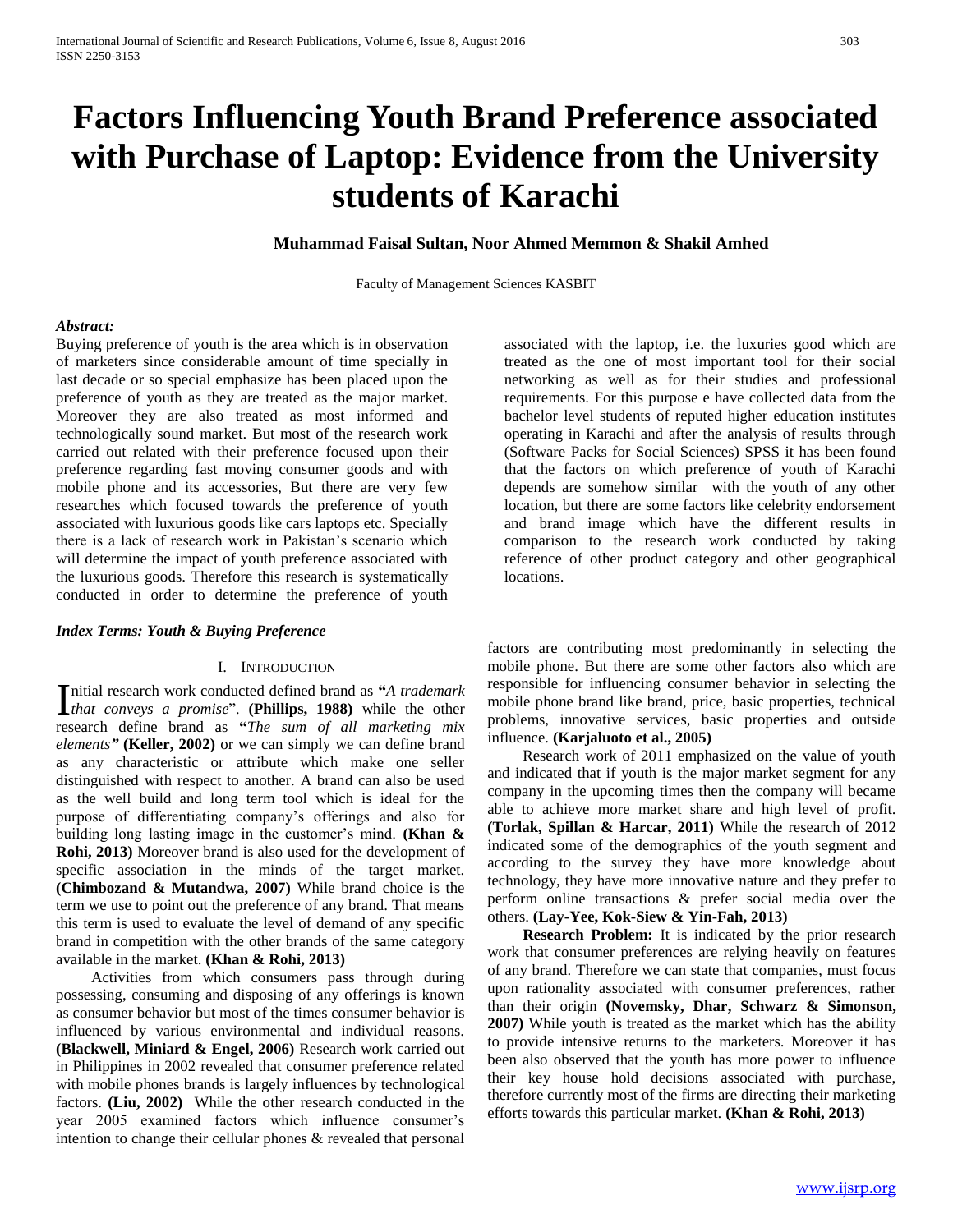While, the selection of laptops for this research is supported by several reasons say for example in laptop industry the level of differentiation among brands is decreasing continuously because of the intense level of competition  $\&$  there is no single company which can claim the leadership because of its elite or special offerings, as the difference among the offerings of all the players of the industry is not significant, that means the features and functions of laptops are not treated as the single force which can influence the consumer behavior associated with it. Moreover the prices of laptops were higher than the desktop computers, which were affecting the sales of laptops. But with the passage of time, now companies are looking to provide laptops in much lesser consumer cost as compared to the past. Moreover as indicated earlier that most of the laptop producing companies are providing same features therefore, it is much easy for customer to compare these laptop brands on the basis of features and functionality, and will prefer the products on the basis of the value of brand name associated with them. That's why marketers must conduct research on consumer buying behavior associated with the purchase of laptops, by keeping in view all the elements rather focusing only upon the dimensions of the product. **(Shah, 2012)** Furthermore all the research work which was conducted on this topic under the territories of Pakistan was focusing upon the exploring the preference of youth in the selection of the mobile phones **(Khan & Rohi, 2013 & Arif, Ahmed & Farrukh, 2015)**  and towards the factors influencing the selection of fast food restaurants. **(Saeed, Javed & Lodhi, 2013)**

 While the importance of factors associated with the preference of youth in selecting laptops is still undercover and as mentioned earlier that users of laptops do not prefer them only because of their features, and brand name associated with these products is also playing major role in the sales, which creates intense competition in the industry and provides a solid reason to researchers to conduct research on this regards. **(Shah, 2012)**

 *Research Question: "What are those factors which are significantly important in creating buying preference of Laptop's for the youth of Karachi"?*

**Research Objectives:** Objectives for this research are as under

- *a) To explore the effect of price of laptops on the buying preference of youth*
- *b) To identify the impact of quality of laptops on the buying preference of youth*
- *c) To determine the resultant of user-friendliness of laptop on the buying preference of youth*
- *d) To judge the consequence of display of laptops on the buying preference of youth*
- *e) To identify the outcome of innovation in laptops on the buying preference of youth*
- *f) To measure the upshot of rand image of laptops on the buying preference of youth*
- *g) To view the end result of celebrity endorsements associated with laptops on the buying preference of youth*
- *h) To analyze the conclusion of recommendations from friends and family on the buying preference of youth*
- *i) To conclude the answer of after sales services of laptop on the buying preference of youth*

# **The Research Model: Research:**

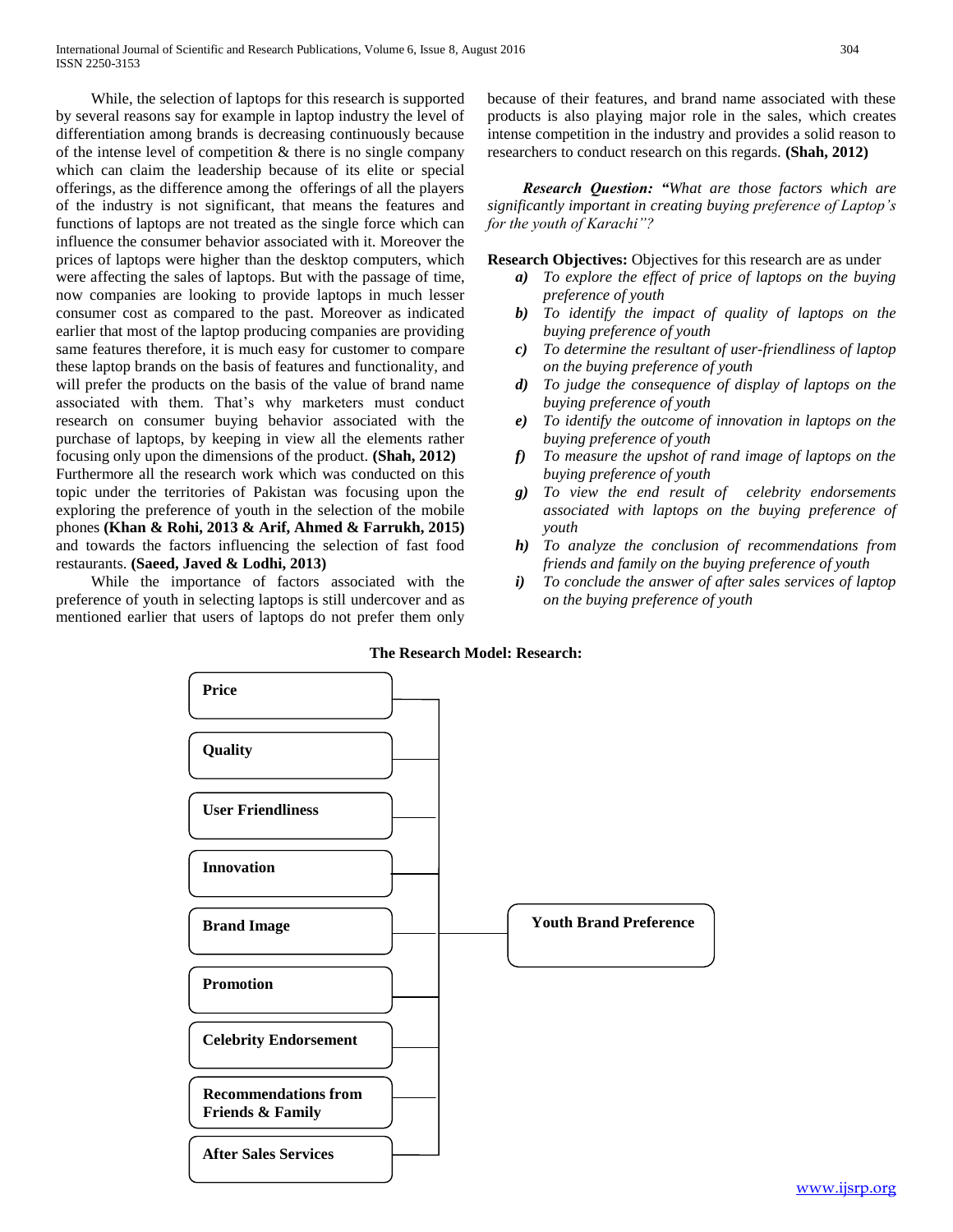**Factors Affecting** Research work conducted in early nineties indicated that enormous attention has been paid in analyzing the comparative impact of various factors which are responsible for influencing consumer's choice associated with the purchase of particular brand. **(Meyer & Kahn, 1991)** While it has also been also indicated that there are several factors, which force consumer to prefer any particular brand. (**Mokhlis &**  Yaakop, 2012) This phenomenon was also indicated by the prior research work that choice of any particular brand has been influences by several factors **(Tornatzky & Katherine, 1982, Mason, 1990, Rogers, 1995 & Charlotte, 1999)** & these factors includes Price, Perceived risk, Compatibility, Trial ability, Comparative Advantage, Complexity, Brand Image and Observe ability. **(Khan & Rohi, 2013)** 

**a) Price:** This variable has a significant impact on consumer buying behavior and because of its importance we can easily state that price is treated as single and most critical factor which can cause determinant on consumer decision making and hence can significantly impacts the entire purchase process. Similarly, for youth, price might be treated as the most impactful factor. **(Khan & Rohi, 2013)** Moreover marketers might vary prices by considering economic situation prevailing in the location and might also consider perception of the target market, as it might result in change in the determination of customer perceived value and this change in perception is always critically important in the consumer's purchase decision. **(Nilson, 1998 & Kotler & Amstrong, 1989)**  research conducted in order to examine the preference of youth found that the price has no association with the purchase preference of youth & they mostly pay preference to factors and young consumers are not reluctant in paying more for the enhanced quality and features. **(Osman, Talib, Sanusi, Shiang & Alwi, 2012)** 

But the research of 2014 provides conclusive evidence which proves that price is the significant factor for youth and definitely affects the buying preferences as they have limited resources and major source of their income is the pocket money given by their parents. Moreover the research also proves that companies which adapt low pricing strategies without compromising on quality of their offerings became able to create positive influence on the buying behavior of youth **(Awan & Fatima, 2014)** 

**b) Quality:** Product Quality indicates the extent to which product is carrying out its desired work & this is treated as an important factor which influence the brand choice. **(Khan & Rohi, 2013)** Quality can also be defined as the difference customer observes in actual level of performance in comparison to the perceived level of performance. **(Kang, 2006)** Research conducted in India indicated that unbranded products vary significantly in their quality dimensions therefore people perceive something as a brand only because of its better quality.

Moreover research also indicated that aesthetics and quality of product are the two main components which differentiate successful brand from unsuccessful brand. **(Sardar, 2012)** While according to research work of 2013 brand quality is an element which influences the purchase behavior of customer and it is essential to make a brand comprehensive one as compared to the competing brands, especially when it faces competition from well known brands of the world. (**Arif, Ahmed & Farrukh, 2015) (Piktumiene, 2013)**

Moreover consumer also holds perception associated with quality and safety which also affect their buying decision, but both quality and safety are treated as those variables which are very hard to define and consumers are force to evaluate quality as well as safety of the products on the basis of other signals associated with products whether intrinsic, like product appearance or external like its label and associations. **(Nelson, 1970)** 

Research work conducted in the year 2014 proves that youth is treated as the part of Generation Y therefore they always preferred those products which are technologically sound and the major reason behind their preference is that they have innovative nature and therefore always inclined towards those products which will provide better incident. While the other research work indicated that quality of product results in formation of durable and satisfactory relationship with the company. Furthermore research conducted in 2014 also emphasized upon the requirements of quality in order to create the desired impact of youth of Pakistan. **(Awan & Faima, 2014)** 

- **c) User Friendliness:** Most of the time the term user friendliness indicates *Easy to use & understand***.** We can also say that this term is used for those devices and software's which are not difficult in use. As in the current situation each and every industry is facing intense level competition, that's why therefore development of user friendly products is beneficial. **(Khan & Rohi, 2013)** According to research usability is a critical factors associated with development of positive belief or negative belief of the product in consumers mind. **(Jordan, 1998 & Demir, Desmet & Heklert, 2008)**
- **d) Innovation:** One of the basic method company uses to differentiate its offerings with respect to competitors is known as *Innovation*, Using Innovation also help company is matching its offering with the recent requirements of their customers. Therefore it is feasible to state that innovation is not only helps company in surviving during intense competition but also helps in developing unique position and image in against of competing ones. **(Khan & Rohi, 2013)** As the research conducted in 2015 highlighted that prefer those smart phones which have advanced features and on their purchase decision is heavily dependent upon these additional features **(Kushwaha, 2015)** Findings of research also indicated that innovation influences the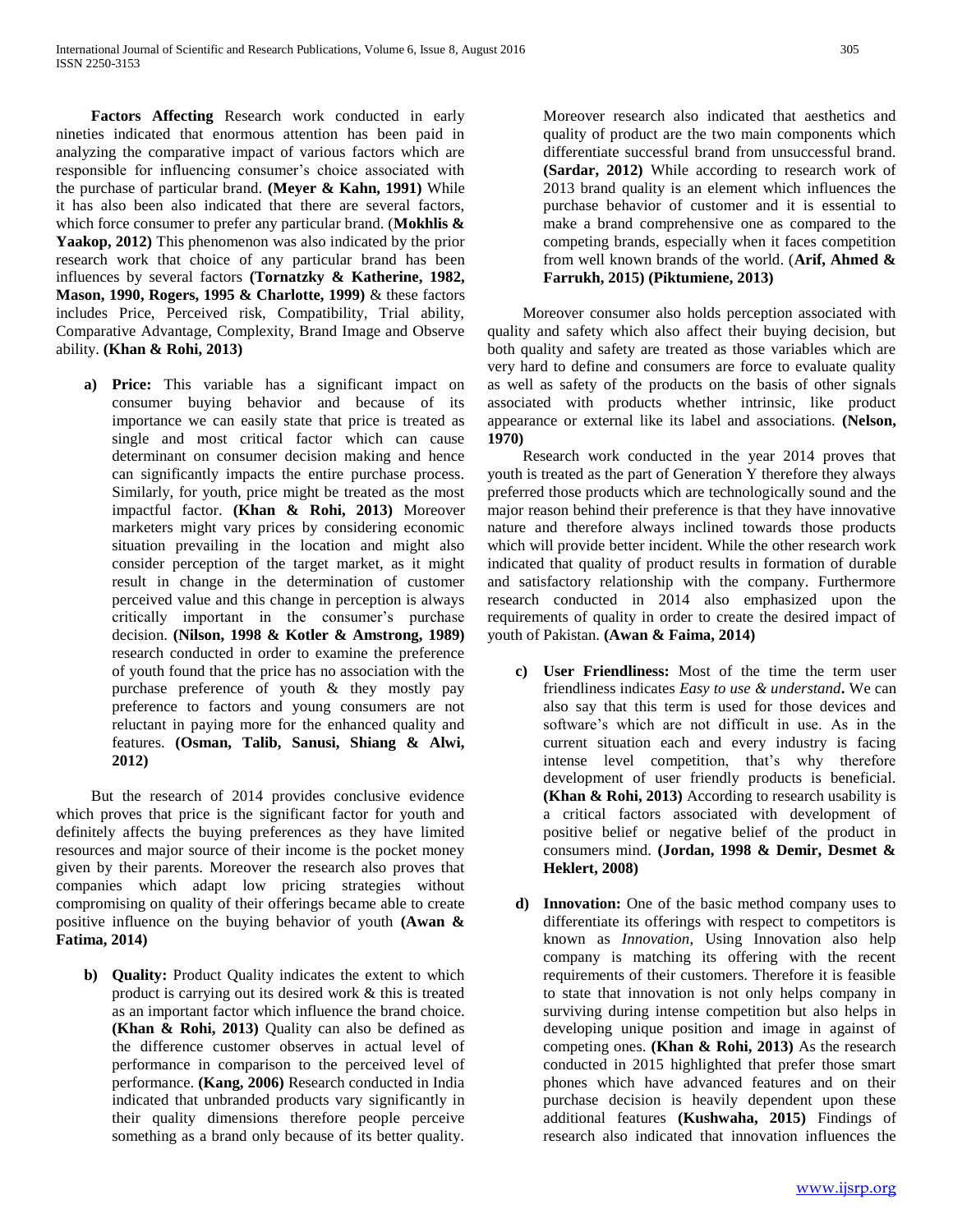process of research associated with marketing & marketing researcher and they also tried to find out the process of adoption of these products. **(Saaksjarvi, 2003)** Moreover research findings also indicated that for student's the most important factors is innovative features and this can significantly influence their buying behavior. **(Liu, 2002 & Karjaluoto et al., 2005)** While the research work of 2012 also emphasized on the importance of innovation and showed that innovation is one of the most influential factor for future use of smart phones and it is contributing up to 34% in the preference of consumers for future use. **(Enterprise News, 2012)** 

- **e) Brand Image:** Research work conducted in the year 2010 explored the association between brand image and customer loyalty by taking reference of customers of Toyota Car and found that that there is a significant relationship between brand image & loyalty. While the research conducted in 2013 selected one hundred and fifty youngsters as the respondent indicated that there is a significant impact of bran image on brand loyalty. **(Saeed, Javed & Lodhi, 2013)** While the other research of the same year explored the relationship between the brand image and purchase intentions of youngsters by taking the reference of Fast Moving Consumer Goods and also found positive results in this regards. **(Tariq et al., 2013)** While the prior research work conducted in Gujranwala city 2012 also tried to explore the relationship among the customer satisfaction and brand image on brand loyalty by taking sample of 200 youngsters and found positive results for both of their major objectives. **(Durrani, Godil., Baig & Sajid, 2015)** According to other researchers proposed that brand image is the variable which can enhance the level of performance of business as better brand image always results in positive behavior of customer towards the particular brand. **(Malik et al., 2013)** Moreover it has been also indicated by the research male customers have strong relationship with their preferred brands as compared to the female customers. **(Khan et al., 2012)**
- **f) Promotions:** Any method through which information is communicated to buyer in order to create profile of the brand or its values is known as promotion. **(McCarthy & Pereault, 1984)** It includes various methods used for promotion like advertisements, sales promotion techniques, word of mouth referrals etc. Each and every type of promotional technique is used to develop long term & stronger brand identity and also to make customer remind about their various offerings. **(Khan & Rohi, 2013)** While this is also indicated by the research work conducted in Kota city of India that 30% of the youth & their decision making is influenced by advertising. **(Upadhyay & Joshi, 2014)**
- **g) Celebrity Endorsement:** Currently it's a common thing to use celebrities as a spokes person in the marketing campaigns of various brands. As it is believe that

celebrities have special characteristics and can make significant affect on the decision making of consumers. **(Khan & Rohi, 2013)** Research conducted in 2003 proves that use of celebrities affect customer response and purchase intention more effective in comparison to the use of non celebrity endorsement. **(Byrne et al., 2003)** It has been also concluded by the research that use of celebrity endorsement adds glamour and excitement to the brand that's why it has high preference in the eyes of advertisers. **(Smita, 2006)** 

Research conducted on youngsters in Malaysia indicated that there is definite impact of celebrity endorsement on the purchase intentions; in fact celebrities have higher level of influence as compared to the parents. **(Lay-Yee, Kok-Siew & Yin-Fah, 2013)** Use of celebrities is treated as one of the most preferred practice used by marketers, in order to improve the level of brand recognition. **(Petty et al., 1983)** moreover it is also useful in decreasing the untidiness from message and also for the increase credibility and effectiveness of their advertising campaign. **(Bailey, 2007)** It might also result in stimulation of positive attitudes of consumer **(Kamins, 1989)** and therefore it is feasible to state that it also helps in increase of sales and profitability. **(Erdogan, 1999, Choi et al., 2005 & Pringle & Binet, 2005)** 

It has been also observed those consumers are found to be lesser suspicious due to the use of celebrity endorsement as compared to all the other types of commercial messages. But we must remember that for the purpose of proper use of this strategy we must carefully examine and apply this strategy, by selecting the appropriate celebrity for the marketing campaign. As celebrity endorsers have vital role in that process and they will make this process appreciate able through the use of their popularity, attraction, life style and personality. As inappropriate selection of celebrity will result in loss of millions of dollars only, therefore it is seems to be appropriate that we must determine those factors which are significantly important in this regards. **(Yurdakul-Sahin & Atik, 2013)** 

Negative effect of celebrity endorsement also include the effect where use of celebrities overshadowed the brand for which celebrities are used & therefore so many companies are not using well known celebrities for endorsement of their brands. This phenomenon can be best explained by the disassociation of Pepsi Company with famous celebrities as are extending their contract with famous singers like Beyonce Knowles & Britney Spears, as they make viewers to pay more attention on the celebrities rather than the brand which is endorsed. **(Ghani & KakaKhel, 2011)**

According to research one of most important model in explaining the effect of celebrity endorsement is source credibility model & it explained that effectiveness of message is based upon perceived level of credibility and trustworthiness. **(Hovland et al., 1953, Dholakia & Sterntha, 1977, Sternthal et al., 1978)** 

The model claims that message will affect customer's beliefs, attitudes and behaviors only if it is accepted and also linked with value and belief system of individuals. Therefore it is right to assume that acceptance of massage is based upon perceived level of credibility and trustworthiness. **(Yurdakul-Sahin & Atik, 2013)** While on the other side source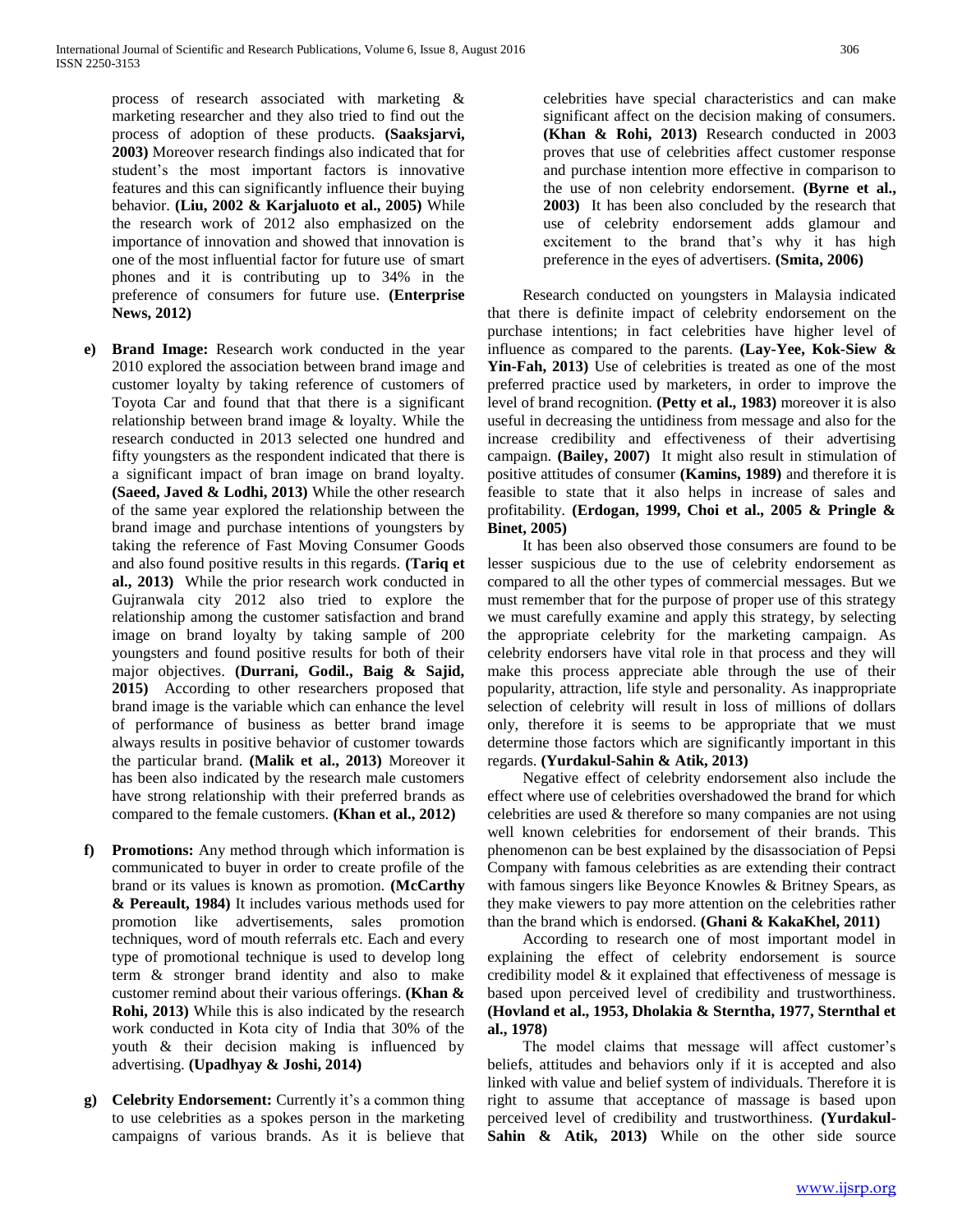attractiveness model stresses that consumers attitudes and behaviors are actually influenced by different form of attractiveness celebrity have. **(Cohen & Golden, 1972, Friedman et al., 1976 & Baker & Churchill, 1977)** 

According to this model receiver wants to be like the endorser, and that why receiver accept the message more quickly from attractive celebrities. **(Cohen and Golden, 1972** and **Erdogan, 1999)** Prior research work indicated that source familiarity, source likability and level of similarity between the receiver and the source are those variables which contributed significantly towards the attractiveness and hence also towards the appropriate level of persuasion of messages. **(McGuire, 1985)** Furthermore improper selection of celebrities which do not match with the product might fail to create the effect of attractiveness of celebrity on message persuasion. **(Baker Churchill, 1977 & McCracken, 1989)** 

- **h) Recommendations from family and friends:**  Recommendations from family and friends is also treated as the factors which now becomes significantly important in creating impact on brand choice and purchase decision. **(Khan & Rohi, 2013)** Research work carried out in early seventies proves that presence of family & friends create enormous impact on the brand choice, when they are with the consumer at the time of purchase. **(Asch, 1951 & Venkatesen, 1973)**  Furthermore research conducted in late nineties also indicated that liking of friends is a factor which can affect the selection of brand. **(Schiffman & Kanuk, 1997)** Research work conducted in 2013 also pointed out the importance of social influence on the level of dependency of students and shows that they are highly dependent upon it in case of smart phones. **(Suki & Suki, 2013)** While research conducted in Kota city of India also supported the findings of Suki & Suki and indicated that 36 % of youth is influenced by their friends and made their purchase decision according to it **(Upadhyay & Joshi, 2014)**
- **i) Post Purchase Services:** These types of services are also referred as After Sales Services. Therefore we must include all services which seller must render towards customers after the purchase of any particular offering. This is treated as a significant tool for the development of brand loyalty, as it helps in developing customer's satisfaction and thus results in repeat of purchase of particular offerings. The necessary part of the after sales services is package offered to customers in the form of warranty or guarantee of the purchase item. **(Khan & Rohi, 2013)**

While according to the research conducted in 1999 there are six activities which are treated as the integral part of after sales services namely **a)** *Normal Maintenance* **b)** *Installation* **c)**  *Supply of Parts* **d)** *Training* **e)** *Emergency Repair* & **f)** *Providing Software services* **(Wilson et al., 1999)** Research work conducted in early eighties also indicates towards the importance of after sales services and according to the study the perception of customers regarding the quality can also be optimized through the use of after sales services. **(Levitt, 1983)** 

While providing the reference of Pakistan scenario we want to code the reference of research conducted in 2013 by taking reference of youth studied in universities of Peshawar and indicated that all the factors are critical for companies including after sales services if they want to create the desired impact on buying behavior of youth. **(Khan & Rohi, 2013)** 

## II. METHODOLOGY

Research was done by using Causal, investigation technique, through the help of deterministic research model. While the unit of analysis selected for research was Individual and we have used structured questionnaire with seventeen closed ended questions developed through category scale of data collection. The time horizon for the research was cross sectional and researcher's interference was moderate in nature. While research population of research includes entire youth of Karachi as according to the research conducted on Youth preference indicated that from the age of 18 years till the age of 24 years is the Y Generation and this generation is treated as Youth **(Lay-Yee, Kok-Siew & Yin-Fah, 2013)** Moreover research conducted in Peshawar Pakistan also referred university going students a the youth*.* **(Khan & Rohi, 2013)** 

While the observed population of research was the students of well known higher education institutes operating in Karachi, while the sample of the research is of 650 respondents and the data is collected through Non Probability sampling and the method of sampling used was Convenience Sampling.

# **Statistical testing and Evaluation:**

In order to check the result of our research hypotheses we have used SPSS initially we have checked the reliability of data in order to analyze the effect of each and variable on the preference of laptops and according to the calculation from software (SPSS) is found to be 70.5 % which is adequate enough to implement statistical tools and evaluation of results.

**Model Summary**

| Model                         |  |               | Adjusted | RStd.    | Error | Ωt | thel |  |  |  |  |  |
|-------------------------------|--|---------------|----------|----------|-------|----|------|--|--|--|--|--|
|                               |  | Square Square |          | Estimate |       |    |      |  |  |  |  |  |
| dimension1.705 $^{\circ}$ 497 |  |               | 486      | 70506    |       |    |      |  |  |  |  |  |

 Therefore we have used Multiple Regression on the collected data in order to check he resultant of each and every variable on consumer preference of laptops and results of these statistical testing is as under.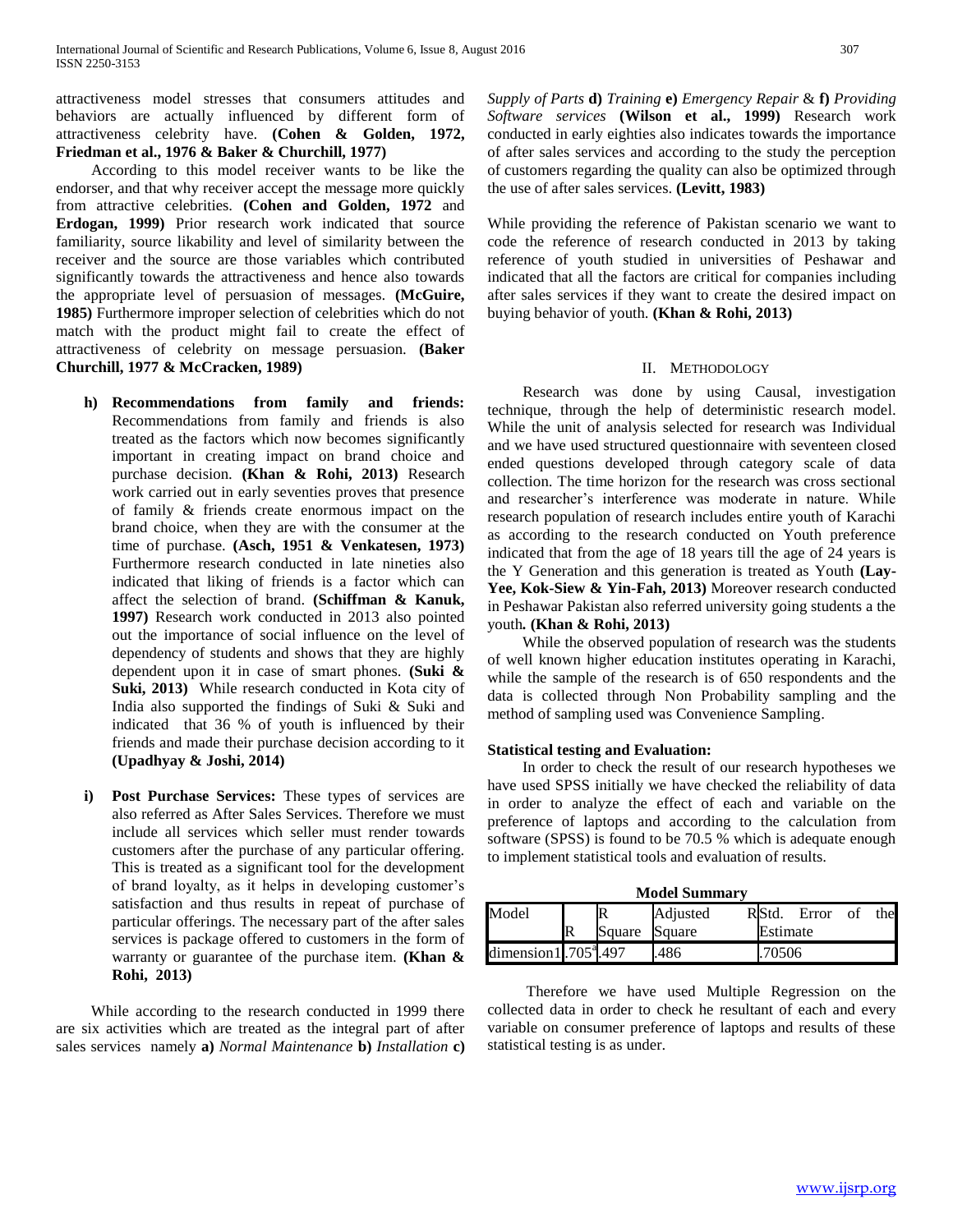| Model |                                       | Un standardized Coefficients |              | Standardized<br>Coefficients |              |              |  |  |  |  |
|-------|---------------------------------------|------------------------------|--------------|------------------------------|--------------|--------------|--|--|--|--|
|       |                                       | В                            | Std. Error   | Beta                         |              | Sig.         |  |  |  |  |
|       | (Constant)                            | .568                         | .236         |                              | 2.409        | .017         |  |  |  |  |
|       | Price                                 | 128                          | .050         | .125                         | 2.545        | .011         |  |  |  |  |
|       | Quality                               | .257                         | .045         | .343                         | 5.691        |              |  |  |  |  |
|       |                                       |                              |              |                              |              | .000         |  |  |  |  |
|       | User<br><b>Friendliness</b>           | .056                         | .057         | .056                         | .984         | .326         |  |  |  |  |
|       | Innovation                            | .063                         | .051         | .061                         | 1.251        | .212         |  |  |  |  |
|       | <b>Brand Image</b>                    | .181                         | .067         | .146                         | 2.711        | .007         |  |  |  |  |
|       | Promotion                             | .086                         | .061         | .076                         | 1.419        | 157          |  |  |  |  |
|       | Celebrity<br>Endorsement              | .593                         | .061         | .593                         | 9.759        | .000         |  |  |  |  |
|       | Recommendations<br><b>After Sales</b> | .056<br>.059                 | .057<br>.064 | .056<br>.055                 | .984<br>.930 | .326<br>.349 |  |  |  |  |

#### **Coefficients**

#### III. EVALUATIONS

After implementing Multiple Regression Analysis we found that Price, Quality, Brand Image and Celebrity endorsement have positive and significant impact on the purchase of laptops by youth while the other remaining variables like User-Friendliness, Innovation, Promotion, Recommendations from Friends and Family members and After sales services do not have any impact on the purchase of youth as far as laptops are concerned.

## IV. CONCLUSION

After the detailed statistical testing through SPPS it has been concluded the marketers must focus on Price, Quality Brand Image and Celebrity endorsement in order to attract prospects from youth. But use of un necessary promotional campaigns which require heavy budgets, un necessary innovation which might create some doubts related with the use of devices and efforts towards making device user friendly are not worthwhile for laptops in the boundaries of Karachi. As youth of Karachi believe in the philosophy of simple living and high thinking that's why they focused on Price, Quality, Brand Image and Celebrity Endorsement in order to make themselves prominent and adorable but do not focusing on User Friendliness, Innovation, After sales services & also upon Recommendations from friends and family while purchasing new products specially laptops.

 **Area for Future Research:** Further research work can be done on factors like preference of youth gender on the preference of the laptop and affect of aesthetics of laptops on its purchase preferences by youth, as according to us no extensive work has been done on these two, points and conducting research on this topic will shed deep light on the subject and will be beneficial for researchers and marketers in assessing the value of these mentioned points on the buying preferences of the youth.

#### **REFERENCES**

- [1] Arif, Hajra., Ahmed, Shahbaz. & Farrukh, Muhammad., (2015), "Factors Affecting Customer's Preferences to Buy Cellular Phone for Local versus International Brands: A Case Study in Pakistan" Journal of Marketing and Consumer Research, 10, 1, 111-119
- [2] Awan. Abdul Ghafoor & Fatima, Arooj, (2014), "Impact of marketing strategies on youth purchasing behavior: A Case study of mobile phone industry" British Journal of Marketing Studies.2, 4, 72-80
- [3] Baker, M. J., and Churchill, Jr., G. A., (1977). "The Impact of Physically Attractive Models on Advertising Evaluations", Journal of Marketing Research, 14, 538-555.
- [4] Bailey, A. A., (2007). "Public Information and Consumer Scepticism Effects on Celebrity Endorsements: Studies among Young Consumers", Journal of Marketing Communications, 13(2), 85-107
- [5] Byrne, A., Whitehead, M. and Breen, S. (2003), "The naked truth of celebrity endorsement", British Food Journal, Vol. 105, No. 4-5, pp. 288- 296
- [6] Chimboza, D. and Mutandwa, E. (2007), "Measuring the determinants of brand preference in a dairy product market", African Journal of Business Management, Vol. 1, No. 9, pp. 230-237
- [7] Choi, S., Lee, W., and Kim, H., (2005). "Lessons from the Rich and Famous, A Cross-Cultural Comparison of Celebrity Endorsement in Advertising", Journal of Advertising, 34(2), 85-98.
- [8] Cohen, J., and Golden, E., (1972). "Informational Social Influence and Product Evaluation," Journal of Applied Psychology, 56, 1, 54-59.
- [9] Dholakia, R. R., and Sternthal, B., (1977). "Highly Credible Sources: Persuasive Facilitators or Persuasive Liabilities?", Journal of Consumer Research, 3, 4, 223-232
- [10] Durrani, Baseer Ali., Godil, Danish Iqbal., Baig, Mirza Uzair & Sajid, Sana., (2015), "Impact of brand image on buying behaviour among teenagers" European Scientific Journal, 11, 5, 155-168
- [11] Erdoğan, B. Z., (1999). "Celebrity Endorsement: A Literature Review", Journal of Marketing Management, 15(4), 291-314.
- [12] Friedman, H. H., Termini, S., and Washington, R., (1976). "The Effectiveness of Advertisements Utilising Four Types of Endorsers", Journal of Advertising, 5, 3, 22-24.
- [13] Jordan, P.W. (1998), "Human factors for pleasure in product use", Applied Ergonomics, Vol. 29, No. 1, pp. 25-33
- [14] Joshi, P., & Upadhyay, H. (2014). "E-Retailing in India: Despite issues, customers satisfied with top retailers". Consumer Voice, 35
- [15] Levitt, T. (1983), "After the Sale is Over", Harvard Business Review, Vol. 61, No. 5, pp. 87-93 Saaksjarvi, M. (2003), "Consumer adoption of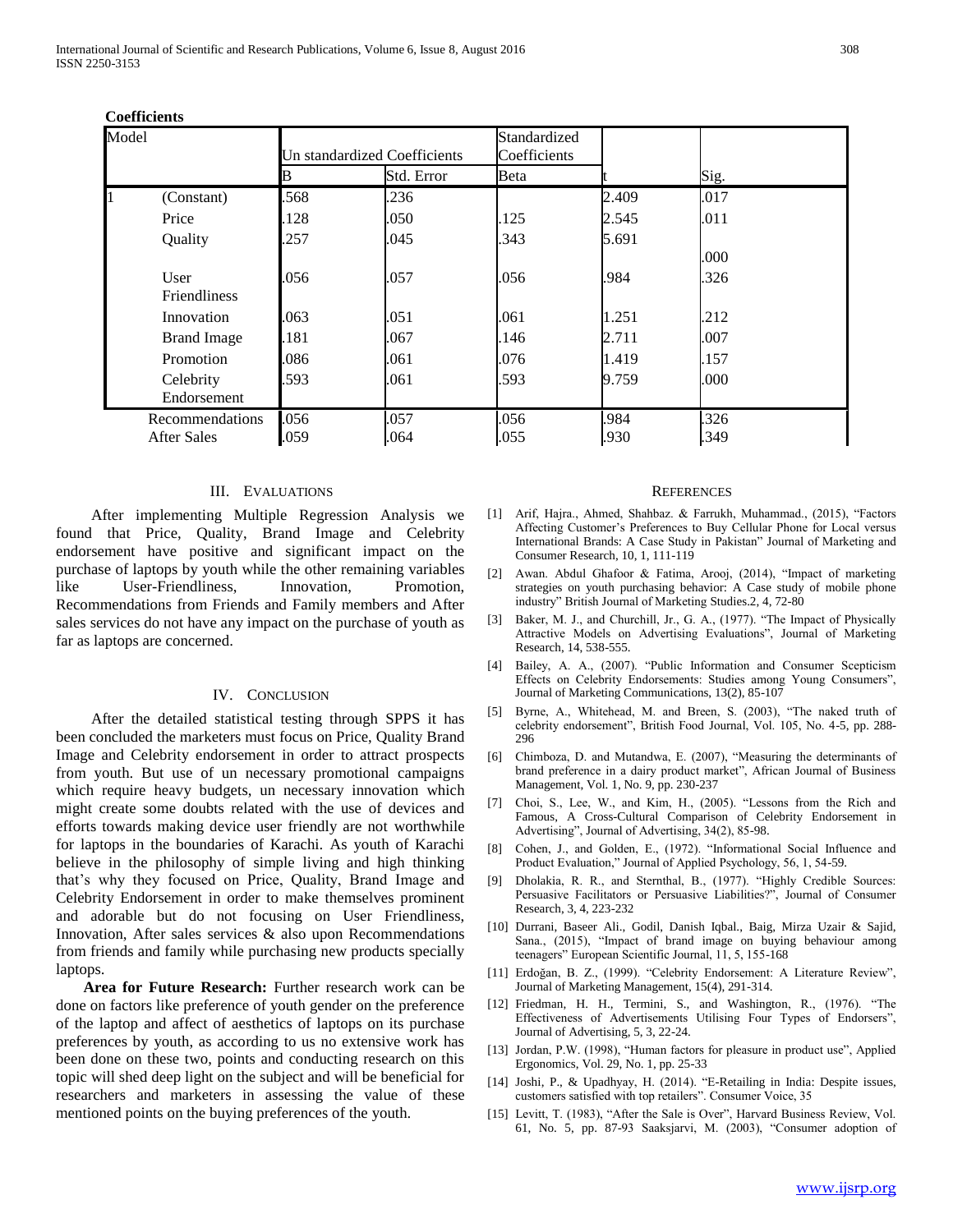technological innovations", European Journal of Innovation Management, Vol. 6, No. 2, pp. 90-100

- [16] Liu, C.M. (2002), "The effects of promotional activities on brand decision in the cellular telephone industry", Journal of Product and Brand Management, Vol. 11, No. 1, pp. 42-51.
- [17] Kamins, M. A., (1989). "Celebrity and Non-celebrity Advertising in a Two Sided Context", Journal of Advertising Research, 29(3), 34-42.
- [18] Kang GD (2006). "The hierarchical structure of service quality: integration of technical and functional quality". Managing Service Quality, 16, 1, 37- 50
- [19] Karjaluoto, H., Karvonen, J., Kesti, M., Koivumäki T., Manninen, M., Pakola, J., Ristola, A. and Salo, J. (2005), "Factors Affecting Consumer Choice of Mobile Phones: Two Studies from Finland", Journal of Euromarketing, Vol. 14, No. 3, pp. 59-82
- [20] Karjaluoto, H., Svento, R., Pietila, M. and Pakola, J. (2005), "An investigation of consumer behavior in mobile phone markets in Finland", International Conference on Multimedia Technology, Jeju Island, South Koreea,
- [21] Khan, Imran., Tauqir., Ghauri, Ahmad & Majeed, Salman., (2012) "Impact of brand related attributes on purchase intention of customers. A study about the customers of Punjab, Pakistan", Interdisciplinary Journal of Contemporary Research in Business, 4, 3, 194-196
- [22] Khan, Shahzad & Rohi, Sobia, (2013), "Investigating the factors affecting youth brand Choice for mobile Phones Purchase – A study of Private universities students of Peshawar" Management & Marketing Challenges for the Knowledge Society, 8,2, 369-384
- [23] Kushwaha, Bijay Prasad., (2015), "An empirical study on youth perceptions and preferences on smart phones" International Journal of Research in IT & Management, 5, 10, 82-90
- [24] Liu, C.M. (2002), "The effects of promotional activities on brand decision in the cellular telephone industry", Journal of Product and Brand Management, Vol. 11, No. 1, pp. 42-51.
- [25] Lay-Yee, Karen Lim., Kok-Siew. Han & Yin-Fah, Benjamin Chan, (2012), "Factors affecting smartphone purchase decision among Malaysian Generation Y" International Journal of Asian Social Science 3, 12, 2426- 2440
- [26] Malik, Muhammad Ehsan., Ghafoor, Muhammad Mudasar., Iqbal, Kashif., Qasim Ali, Hira Hunbal, Muhammad Noman and Bilal Ahmad. (2013), "Impact of brand image and advertisement on consumer buying behavior", World Applied Sciences Journal, 23, 1, 117-122
- [27] Mason, C.H. (1990), "New Product Entries and Product Class Demand", Marketing Science, Vol. 9, No. 1, pp 58-73
- [28] McCracken, G., (1989). "Who is the Celebrity Endorser? Cultural Foundations of the Endorsement Process", Journal of Consumer Research, 16, 3, 310-21
- [29] Mokhlis, S. and Yaakop, Y.A. (2012), "Consumer Choice Criteria in Mobile Phone Selection: An Investigation of Malaysian University Students" International Review of Social Sciences and Humanities, Vol. 2, No. 2, pp. 203-212
- [30] Nelson, P., 1970. Information and Consumer Behavior. Journal of Political Economy, 78(2):311-329.
- [31] Novemsky, N., Dhar, R., Schwarz, N. & Simonson, I., (2007) "Preference fluency in choice" Journal of Marketing Research, 33, 1, 36-46
- [32] Osman, M.A; Talib, A.Z.; Sanusi, Z.A; Shiang-Yen, T. and Alwi, A.S. (2012), A Study of the Trend of Smartphone and its Usage Behavior in Malaysia, International Journal on New Computer Architectures and Their Applications, 2(1), 275-286
- [33] Petty, R., Cacioppo, J. & Schumann, D., (1983), "Central and Peripheral routes to advertising effectiveness: The moderating role of Involvement" Journal of Consumer Research, 10, 135-4
- [34] Phillips, P.L. (1998), "Buying a Brand: "What You Can't See Can Hurt You"", Design Management Journal, Vol. 9, No. 1, pp. 43-46
- [35] Pikturnienė, I. (2013), "Attitude Formation Towards Local And International Ecological Face And Body Care Brands Among Lithuanian Female Consumers", Organizations And Markets In Emerging Economies, 4, 1
- [36] Pringle H., Binet L., 2005. How marketers can use celebrities to sell more effectively. Journal of Consumer Behavior 4, 3, 201-214.
- [37] Saaksjarvi, Maria, (2003), "Consumer adoption of technological innovations" European Journal of Innovation Management 6 . 2. 90-100
- [38] Saeed, Rashid., Javed, Sara. & Lodhi, Rab Nawaz, (2013), "Empirical Study of Factors Affecting Brand Loyalty: Evidence from Fast Food Restaurants in Pakistan" Journal of Basic and Applied Scientific Research, 3, 12, 46-55
- [39] Sardar, Ramesh, (2012), " Brand Preference of Passenger Cars in Aurangabad District", International Journal of Multidisciplinary Research, 2, 3, pp 431-442
- [40] Shah, Rinal B., (2012), "An empirical study on factors influencing brand equity towards laptop brands: SEM Approach" International Journal of Advanced Research in Management and Social Sciences, 1,3, 50-66
- [41] Smita Sharma (2006), "Celebrity endorsement is it the only survival recipe for Marketers?" Indian Journal of Marketing, 36, 10, 3-7
- [42] Sterntha 1, B., Dholakia, R., and Leavitt, C., (1978). "The Persuasive Effect of Source Credibility: Tests of Cognitive Response", Journal of Consumer Research, 4, 4, 252-260.
- [43] Suki, N.M. and N.M. Suki, (2013), "Dependency on Smartphone: An analysis of structural equation modeling". Jurnal Teknologi, 62, 1, 49-55
- [44] Tariq, Muhammad Irfan., Nawaz, Muhammad Rafay., Nawaz, Muhammad Musarrat., Butt, Hashim Awais., (2013), "Customer Perceptions about Branding and Purchase Intention: A Study of FMCG in an Emerging Market", Journal of Basic and Applied Scientific Research, 3, 2, 340-347
- [45] Tornatzky, L.G. and Klein, K.J. (1982), "Innovation Characteristics and Innovation Adoption- Implementation: A Meta-Analysis of Finding", IEEE Transactions on Engineering Management, Vol. 29, No. 1, pp. 28-45
- [46] Torlak, Ö., Spillan, J. E., & Harcar, T. (2011). Young Consumers' Cell Phone Usage in Developing Market: The Case of Turkish Youth Market. Journal of Marketing Development and Competitiveness, 5(3), 47-67.
- [47] Upadhyay, Payal & Joshi, Jayesh, (2014) "Impact of Advertising on Buying Behavior of Youth in Kota City with Special Reference to Branded Outfits" International Journal of Managerial Studies and Research, 2, 2, 1- 20
- [48] Usman Ghani and Tatara Kakakhel (2011). Celebrity Endorsement on the Youth of Pakistan, IPEDR, 16, pp 79-83.
- [49] Yurdakul-Sahin, Dicle & Atik, Deniz, (2013), "Celebrity Influences on Young Consumers: Guiding the Way to the Ideal Self" Izmir Review of Social Sciences. 1, 1, 65-82,
- [50] Wilson, T.L., Boström, U. and Lundin, R. (1999), "Communications and Expectations in After-Sales Service Provision: Experiences of an International Swedish Firm", Industrial Marketing Management, Vol. 28, No. 4, pp. 3
- [51] Yurdakul-Şahin, Dicle & Atik, Deniz, (2013), "Celebrity influences on young consumers: Guiding the way to the ideal self" Izmir Review of Social Sciences 1, 1, 65-82
- [52] Zafer, B Erdogan., (1999) "Celebrity Endorsement: A Literature Review" Journal of Marketing Management, 15, 4, 291-314

#### **References from Books**

- [1] Asch, S.E. (1951),"Effects of group pressure upon the modification and distortion of judgments", Asch, S.E. and Guetzkow, H. (eds.), Carnegie, Pittsburgh
- [2] [Blackwell,](https://www.google.com.pk/search?tbo=p&tbm=bks&q=inauthor:%22Roger+D.+Blackwell%22) [Roger D., Miniard,](https://www.google.com.pk/search?tbo=p&tbm=bks&q=inauthor:%22Paul+W.+Miniard%22) Paul W. & [Engel,](https://www.google.com.pk/search?tbo=p&tbm=bks&q=inauthor:%22James+F.+Engel%22) James F., (2006), "Consumer Behavior", 10th Edition, 1-774
- [3] Demir, E., Desmet, P.M.A. and Hekkert, P. (2008), "Appraisal Patterns of Emotions in User Product Interaction", Design and Emotion, Hong Kong
- [4] Hovland, C. I., Janis, I. L., and Kelley, J. J., (1953). "Communication and Persuasion", New Haven: Yale University Press
- [5] Kotler, P. and Armstrong, S. (1989), "Principles of Marketing", Prentice-Hall, Englewood Cliffs, NJ
- [6] Keller, K.L. (2002)., "Branding and brand equity", Weitz, B. and Wensley, B. (eds.), Publications, London
- [7] McCarthy, J. and Perreault, W. (1984). Basic Marketing 8th, ed
- [8] McGuire, W. J., (1985). "Attitudes and Attitude Chang in" Handbook of Social Psychology, Vol. 2, New York: Random House. p. 233-346.
- [9] Meyer, R.J. and Kahn, B.E. (1991), "Probabilistic Models of Consumer Choice Behavior" in Handbook of Consumer Behavior, Robertson, T.S. and. Kassarjian, H.H, (eds.), Englewood Cliffs,. Prentice Hall, N.J.